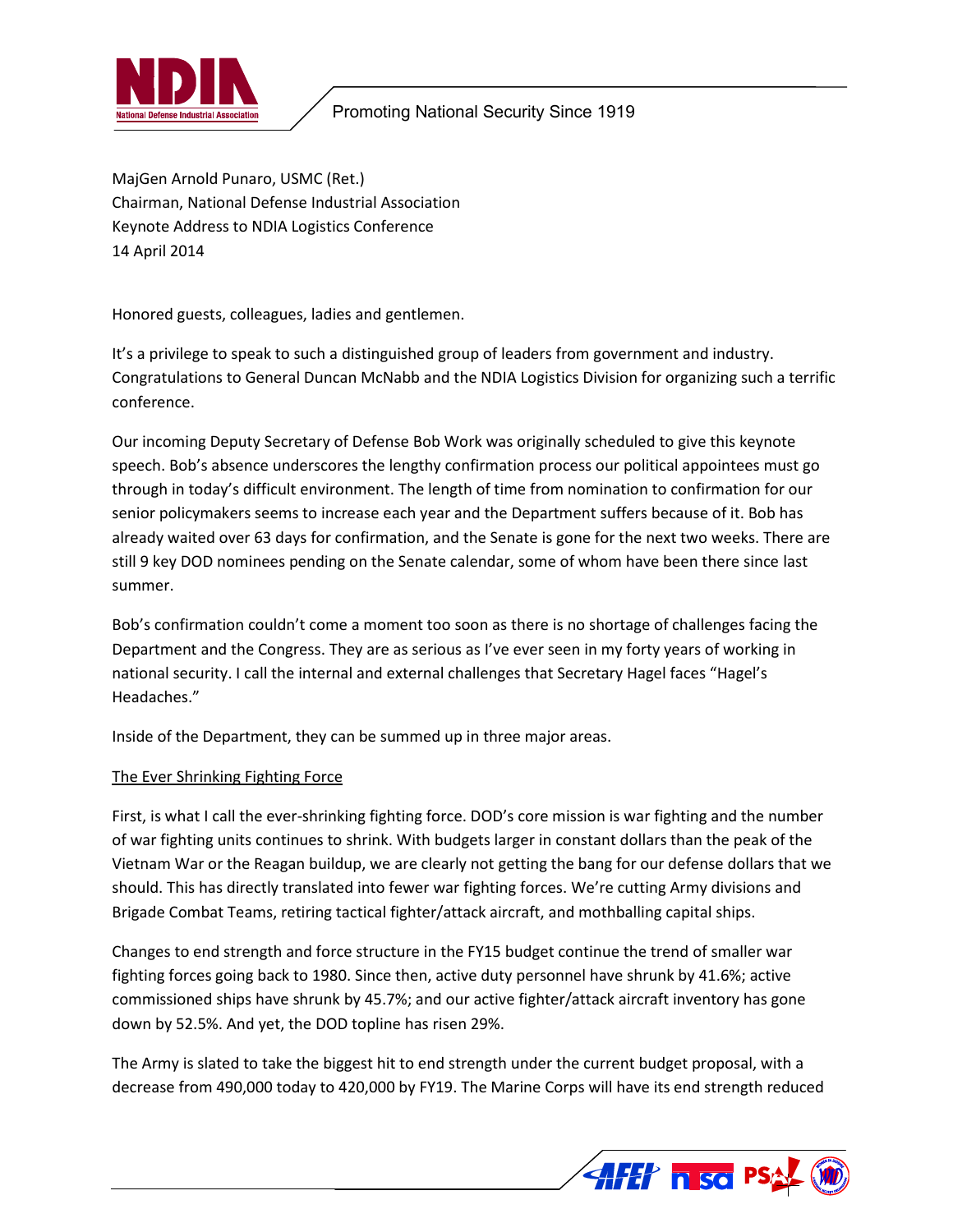

from 182,000 to 174,000 and the Navy did not fund the refueling of the carrier USS George Washington, without which our aircraft carrier fleet will go from 11 to 10.

If we continue on this path and don't reverse the adverse internal trends I will outline next, our war fighting forces will shrink even further than outlined above. Army divisions would shrink from 10 to 6; and Navy ships from 285 to 228, and fighter aircraft from 1493 to 1157. The remaining forces will be too small to address the threats we face, less ready, and less capable. This is not just my analysis. All of the major analytical think tanks agree that this is the course we are on without serious reform. In my view, this is a compelling case for change and one the Pentagon, Congress, and industry must work on together.

### **Management**

Secretary Hagel's second major headache is management. He inherited a department with a massive overhead and a tooth-to-tail ratio that has not yet improved. DOD-wide spending went from 5% of the budget to 20% over the last decade; in FY 15, it is still 18%. In the acquisition area, DOD spends over \$400 billion a year on goods and services, supplies and equipment, and this can generally be characterized as "spend more, take longer, and get less." As recent Secretaries of Defense have noted, the costs of personnel have doubled for a smaller force. And the life-cycle costs of compensation for retirement and health care for retirees and their dependents will be greater than the entire appropriation for active duty, Guard, and reserve personnel in the next year. The cost of just pay and some benefits for active personnel has gone up 82% since 2001 for a slightly smaller force than the one in 2001.

The Department clearly is not operating as efficiently as it needs to be. In these tough fiscal times, it's not how much we spend but what we get for what we spend. We need to make sure we're getting the best bang for our defense buck for the warfighter and for the taxpayer. Secretary Hagel, to his great credit, immediately recognized the imbalances within the Department and began a series of corrective steps, to include the strategic choices and management review.

In the acquisition area, Frank Kendall and his team continues to aggressively push reform and Congress has joined him. Real progress has occurred in this area but it's not how far we've come, but how far we have to go. On overhead, the headquarters cuts that Secretary Hagel directed are very important from both a symbolic and substantive standpoint. But they only scratch the surface in the infrastructure and overhead area of which 75% is in the military departments. DOD has asked Congress to slow the growth of compensation, approve a new base closure round, and retire some weapon systems, but so far has gotten a resounding no.

### Conduct and Culture

A third problem area is conduct and culture. We've all seen the headlines. Military officers and government officials accused of sexual assault, taking bribes, improperly spending taxpayer dollars, and

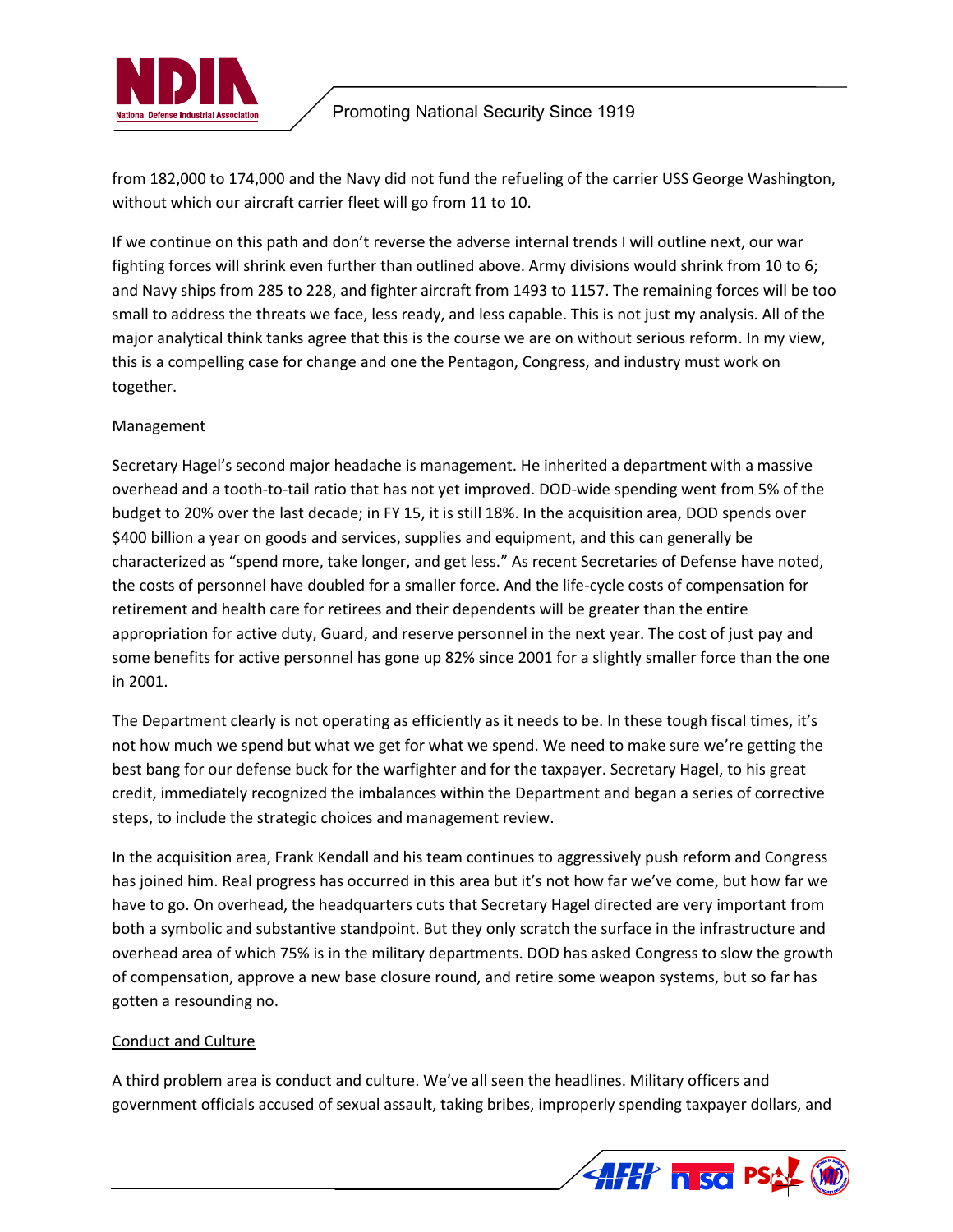

cheating. Ethics are consuming a substantial portion of the senior leadership's time and focus. I call these the "scandals de jour." Both the Secretary and the Chairman of the Joint Chiefs have felt compelled to appoint a senior ethics advisor. These are unneeded distractions from the real challenges that demand our senior leaders attention. While we have seen isolated scandals from time to time in years past, we have not seen the quantity or quality that is occurring now all at the same time. We need to understand if there are any common threads but also take decisive action and hold people accountable for their transgressions.

These are just the problems within the Department that the Secretary has to contend with. There's also a big world out there that is more unstable and threatening. No doubt this includes Egypt from last summer and Ukraine now and all the other hotspots, manmade and natural. The Secretary is planning for the rise of once and future military challengers like Russia and China; he's overseeing ongoing operations in Afghanistan; and he's managing long-time allies and partners. He also understands we have to avoid sudden shocks in the realms of cyber and terrorism.

### Budget

As Secretary Hagel confronts all his migraine headaches, he does so in the context of downward pressure on the DOD topline. The topline dropped down in FY 13, will remain flat in FY 14 and 15, and will not increase in real terms over the FYDP.

Last year's Bipartisan Budget Agreement brought us stability for FY 14 and 15 and lessened the sequester's bite a bit, but DOD still absorbed over 70% of the sequester cuts in FY 13, 14, and 15. Moreover, it did nothing to fix the sequester that is set to reappear in FY 16. Nor did it do anything to fix the alarming trends in the internal composition of the budget. The tooth-to-tail ratio is not getting better; the fully burdened and life cycle cost of personnel continues to grow unchecked; and the acquisition system is still inefficient and costs more money for less product.

It's important to remember that the reductions imposed by the sequester apply to budget authority, that is the money that the Department is authorized to spend. The effects on outlays, the money the Department actually spends in a given year, happens in a non-linear fashion. From FY 12-16, DOD will lose \$118 billion in outlays from previous levels. In fact, outlays will continue to shrink through FY16we won't see a real increase until FY17, and only then if the FY 16 budget is higher than the sequester caps. This is having a real impact on training and readiness, and our industry. So for the analysts that are saying we have hit bottom, we can breathe again, we are back to business as usual—they are wrong.

### Industrial Base

So what does all this mean for the defense industrial base, particularly in the logistics area and what can and should we do to help Secretary Hagel, Secretary Kendall, Secretary Estevez, and the Congress?

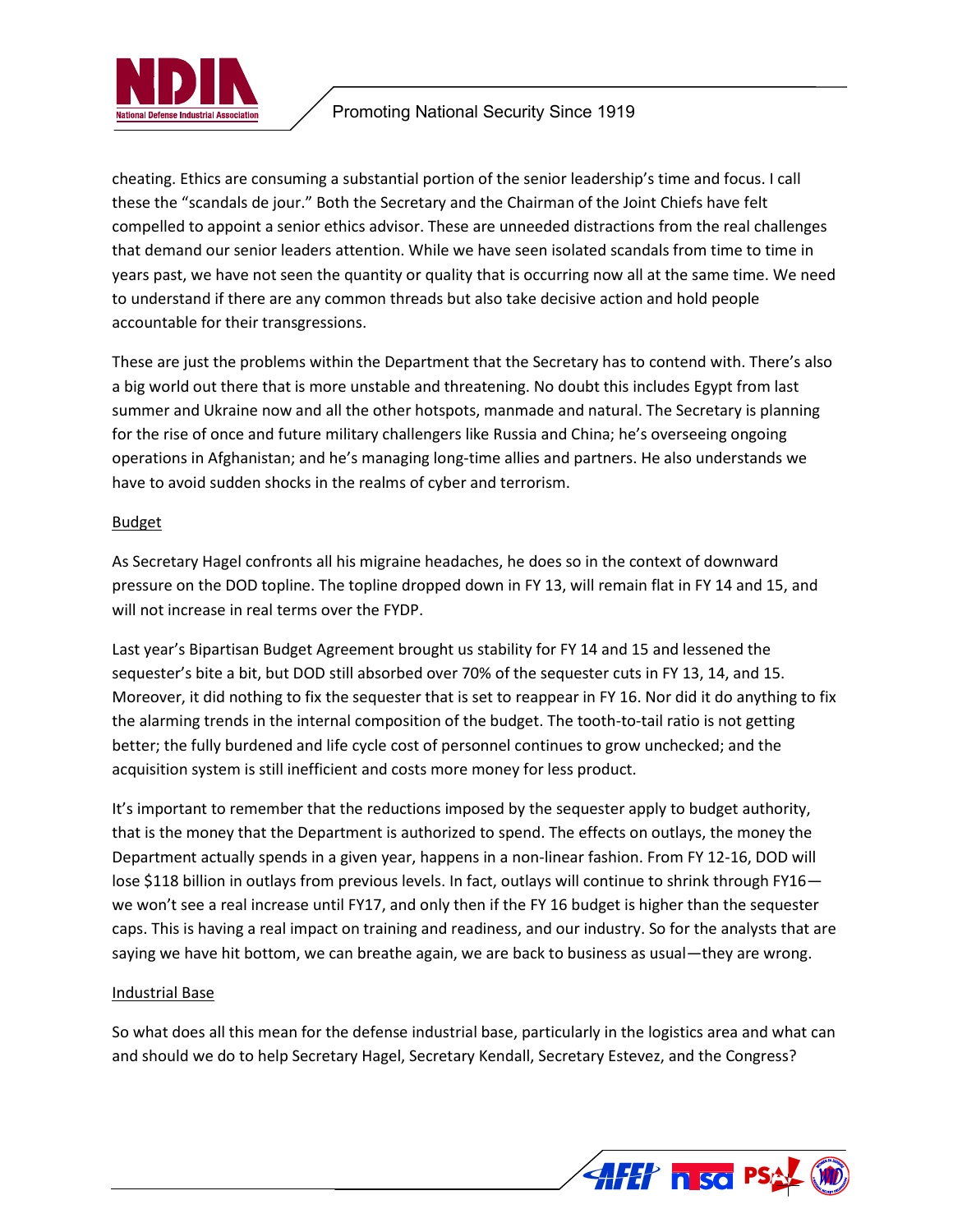

## Promoting National Security Since 1919

The defense industrial base remains an essential element of our nation's war fighting capability. Our country has the finest military in the world for three principle reasons: (1) high quality people; (2) realistic and constant training; and (3) cutting edge technology. We could have the most talented people with the best training, but without the superior technology industry provides them, they would not be effective. We depend on the defense industrial base to provide this technology and equipment for our troops. This has been a fact for most of our history, but the industrial base really became known as the arsenal of democracy during World War II.

This tradition has been proudly carried on throughout the last 12 years of war as the industrial base has met the requirements from the war fighters. A prominent example was the industrial base's ability to produce the Mine Resistant Ambush Protected vehicle quickly. However, we were able to do this only because we had existing production lines and engineers already at work. When we needed better body armor quickly, it was the industrial base that delivered. Industry provided the war fighter with next generation drones, sensor technologies, precision weapons and navigation, and a range of other equipment. Many of these technologies and its associated equipment came out of investments industry made in research and development in years prior.

But the industrial base doesn't exist for its own sake or for the sake of shareholders. It's about the war fighter and battlefield effectiveness. Our troops do wonderful, unbelievable things. But they can't do everything we ask of them without the equipment from industry. As a Marine, we used to joke that Marines could do almost anything, but we couldn't walk on water. We needed ships to take us to the fight.

That's why I say it's about war fighting technology, how do we create it and how do we sustain it. I was privileged to serve in uniform in three conflicts. In Vietnam, we didn't have what we needed in individual war fighting equipment at the small unit level where I operated as an infantry platoon commander and we took casualties that could have been avoided.

### NDIA's Role

So, what is our role at NDIA in this challenging environment?

We have a real opportunity to help Secretary Hagel and the Congress make positive reforms in key areas. Efforts are underway in both the Congress and DOD to look at ways to improve the acquisition system while maintaining a healthy industrial base. This is led by Vice Chairman of the House Armed Services Committee Rep. Mac Thornberry and the House and Senate Armed Services Committees leadership, and in the Pentagon by Under Secretary for Acquisition, Technology, and Logistics Frank Kendall, and his senior team, many of whom you will hear from in this conference. (Thank them.)

NDIA is working with Congress and the Department to find ways to get more bang for our defense buck. One area we're focusing on is charting a future for the defense industrial base. Brett Lambert, former Deputy Assistant Secretary of Defense for Manufacturing and Industrial Base Policy, is leading a study